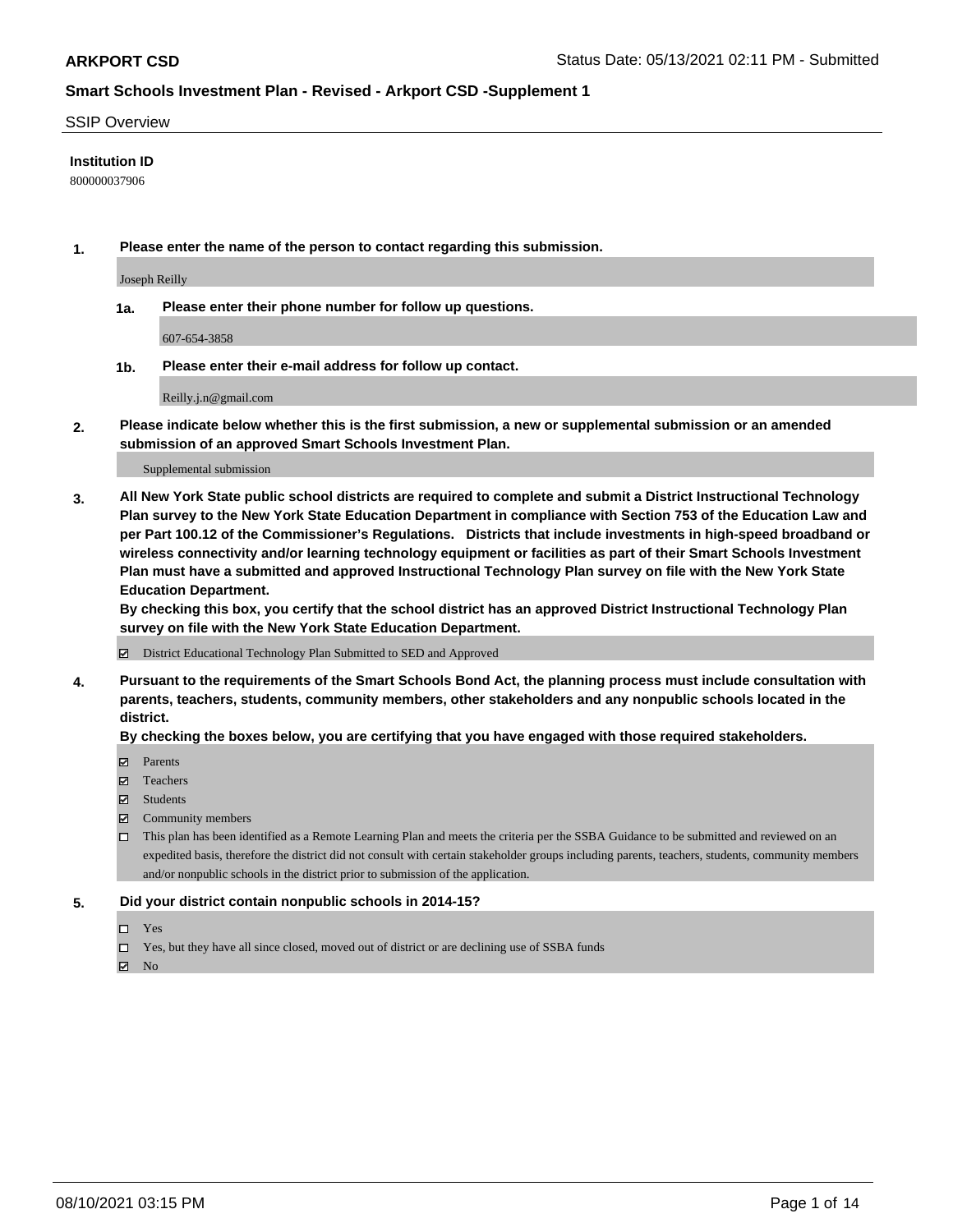### SSIP Overview

**6. Certify that the following required steps have taken place by checking the boxes below:**

- The district developed and the school board approved a preliminary Smart Schools Investment Plan.
- The preliminary plan was posted on the district website for at least 30 days. The district included an address to which any written comments on the plan should be sent.
- $\boxtimes$  The school board conducted a hearing that enabled stakeholders to respond to the preliminary plan. This hearing may have occured as part of a normal Board meeting, but adequate notice of the event must have been provided through local media and the district website for at least two weeks prior to the meeting.
- The district prepared a final plan for school board approval and such plan has been approved by the school board.
- $\boxtimes$  The final proposed plan that has been submitted has been posted on the district's website.
- This Plan has been identified as a Remote Learning Plan and meets the criteria per the SSBA Guidance to be submitted and reviewed on an expedited basis, therefore this plan has not met certain stakeholder engagement requirements including, consulting with nonpublic schools in advance of plan submission, having the school board conduct a hearing on the plan and/or posting the plan to the district website for a minimum of 30 days. This district will post the Remote Learning Plan to the district's website upon submission of the application.
- **6a. Please upload the proposed Smart Schools Investment Plan (SSIP) that was posted on the district's website, along with any supporting materials. Note that this should be different than your recently submitted Educational Technology Survey. The Final SSIP, as approved by the School Board, should also be posted on the website and remain there during the course of the projects contained therein.**

Arkport Supplement Presentation .pdf

**6b. Enter the webpage address where the final Smart Schools Investment Plan is posted. The Plan should remain posted for the life of the included projects.**

https://core-docs.s3.amazonaws.com/documents/asset/uploaded\_file/1016016/Arkport\_Supplement\_Presentation\_\_\_1\_\_\_1\_.pdf

**7. Please enter an estimate of the total number of students and staff that will benefit from this Smart Schools Investment Plan based on the cumulative projects submitted to date.**

550

**8. An LEA/School District may partner with one or more other LEA/School Districts to form a consortium to pool Smart Schools Bond Act funds for a project that meets all other Smart School Bond Act requirements. Each school district participating in the consortium will need to file an approved Smart Schools Investment Plan for the project and submit a signed Memorandum of Understanding that sets forth the details of the consortium including the roles of each respective district.**

 $\Box$  The district plans to participate in a consortium to partner with other school district(s) to implement a Smart Schools project.

**9. Please enter the name and 6-digit SED Code for each LEA/School District participating in the Consortium.**

| <b>Partner LEA/District</b> | <b>ISED BEDS Code</b> |
|-----------------------------|-----------------------|
| (No Response)               | (No Response)         |

**10. Please upload a signed Memorandum of Understanding with all of the participating Consortium partners.**

(No Response)

**11. Your district's Smart Schools Bond Act Allocation is:**

\$570,028

**12. Final 2014-15 BEDS Enrollment to calculate Nonpublic Sharing Requirement**

|            | Public Enrollment | Nonpublic Enrollment | Total Enrollment | l Nonpublic Percentage |
|------------|-------------------|----------------------|------------------|------------------------|
| Enrollment | 452               |                      | 452.00           | 0.00                   |

**13. This table compares each category budget total, as entered in that category's page, to the total expenditures listed in the category's expenditure table. Any discrepancies between the two must be resolved before submission.**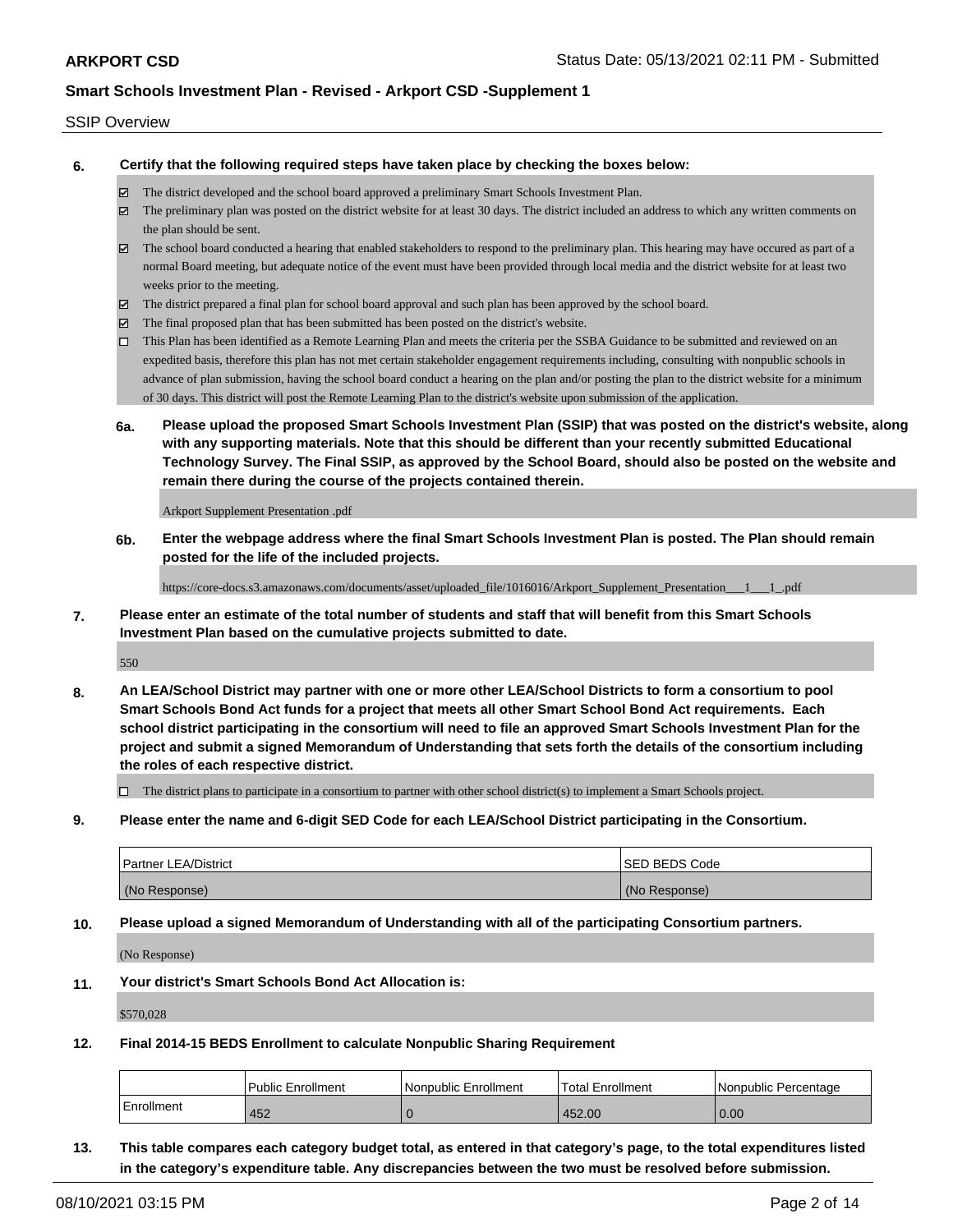# SSIP Overview

|                                                 | <b>Sub-Allocations</b> | <b>Expenditure Totals</b> | Difference |
|-------------------------------------------------|------------------------|---------------------------|------------|
| <b>School Connectivity</b>                      | 53,961.00              | 53,961.00                 | 0.00       |
| <b>Connectivity Projects for</b><br>Communities | 0.00                   | 0.00                      | 0.00       |
| Classroom Technology                            | 0.00                   | 0.00                      | 0.00       |
| Pre-Kindergarten Classrooms                     | 0.00                   | 0.00                      | 0.00       |
| Replace Transportable<br>Classrooms             | 0.00                   | 0.00                      | 0.00       |
| <b>High-Tech Security Features</b>              | 0.00                   | 0.00                      | 0.00       |
| Nonpublic Loan                                  | 0.00                   | 0.00                      | 0.00       |
| Totals:                                         | 53,961                 | 53,961                    | 0          |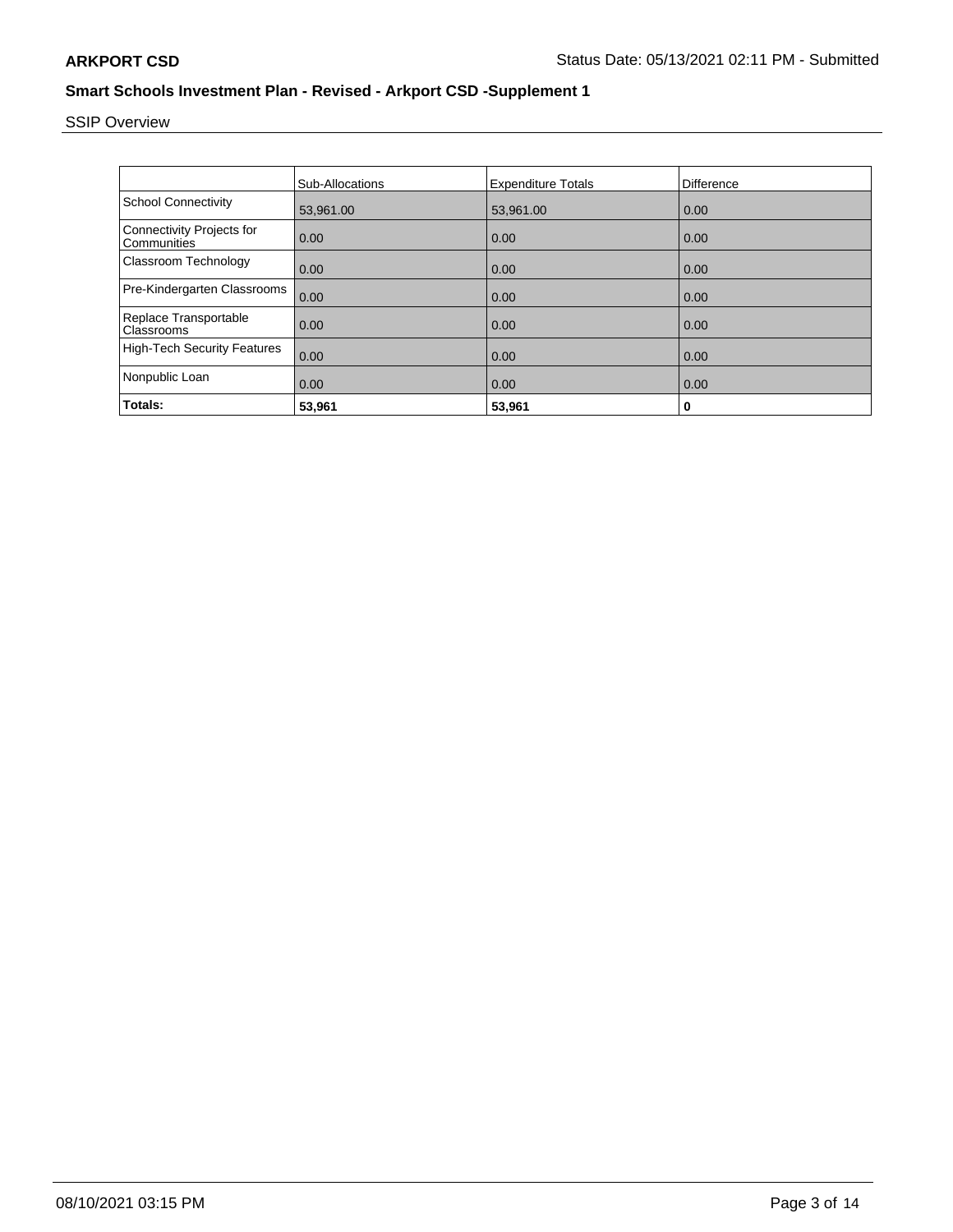School Connectivity

- **1. In order for students and faculty to receive the maximum benefit from the technology made available under the Smart Schools Bond Act, their school buildings must possess sufficient connectivity infrastructure to ensure that devices can be used during the school day. Smart Schools Investment Plans must demonstrate that:**
	- **• sufficient infrastructure that meets the Federal Communications Commission's 100 Mbps per 1,000 students standard currently exists in the buildings where new devices will be deployed, or**
	- **• is a planned use of a portion of Smart Schools Bond Act funds, or**
	- **• is under development through another funding source.**

**Smart Schools Bond Act funds used for technology infrastructure or classroom technology investments must increase the number of school buildings that meet or exceed the minimum speed standard of 100 Mbps per 1,000 students and staff within 12 months. This standard may be met on either a contracted 24/7 firm service or a "burstable" capability. If the standard is met under the burstable criteria, it must be:**

**1. Specifically codified in a service contract with a provider, and**

**2. Guaranteed to be available to all students and devices as needed, particularly during periods of high demand, such as computer-based testing (CBT) periods.**

**Please describe how your district already meets or is planning to meet this standard within 12 months of plan submission.**

Arkport Central School subscribes to broadband services through the Western New York Regional Information Services. This standard is currently met.

- **1a. If a district believes that it will be impossible to meet this standard within 12 months, it may apply for a waiver of this requirement, as described on the Smart Schools website. The waiver must be filed and approved by SED prior to submitting this survey.**
	- $\Box$  By checking this box, you are certifying that the school district has an approved waiver of this requirement on file with the New York State Education Department.
- **2. Connectivity Speed Calculator (Required). If the district currently meets the required speed, enter "Currently Met" in the last box: Expected Date When Required Speed Will be Met.**

|                  | l Number of     | Required Speed | Current Speed in Expected Speed |                                      | Expected Date        |
|------------------|-----------------|----------------|---------------------------------|--------------------------------------|----------------------|
|                  | <b>Students</b> | l in Mbps      | <b>Mbps</b>                     | Ito be Attained                      | When Required        |
|                  |                 |                |                                 | Within 12 Months 1Speed Will be Met1 |                      |
| Calculated Speed | 452             | 45.20          | 1000                            | 1000                                 | <b>Currently Met</b> |

## **3. Describe how you intend to use Smart Schools Bond Act funds for high-speed broadband and/or wireless connectivity projects in school buildings.**

Arkport Central School has a robust wifi learning environment which they desire to keep at peak performance. This application is an effort to partially fund the next upgrade that is scheduled. Arkport will upgrade the switches and the access points to provide students with a seamless learning environment with the capacity to support all students and their on-line learning.

There is nothing more frustrating to a student than completing a large project, saving it, and when they return the project has been lost or due to space limitations the project is not able to be archived for future use. One of the great challenges to me as a tech director is telling a student or teacher that they need to reduce their items stored due to hardware limitations. Student and teacher storage caps and hardware limitations limit learning. Arkport is proposing to purchase a server storage system that will allow expanded and extend student and instructor storage as demands of a one-to-one learning environment continues to increase. These servers will redundantly store student and teacher work and allow them to create a digital portfolio of their work over their educational career. This system will allow Arkport to address many of the groups that are not always successful at learning tasks. Teachers will be able to expand their storage of materials and will have resources at their finger tips to enhance differentiated instruction that supports challenged learners. The teacher can prepare alternative materials that can support the learning of ELL students such as bi-lingual documents or documents in native languages. ELL students can identify and store resources in their native languages for class discussion or translation. Teachers can prepare and store AIS materials for students that have been unsuccessful or to enhance learning of students that have already met requirements.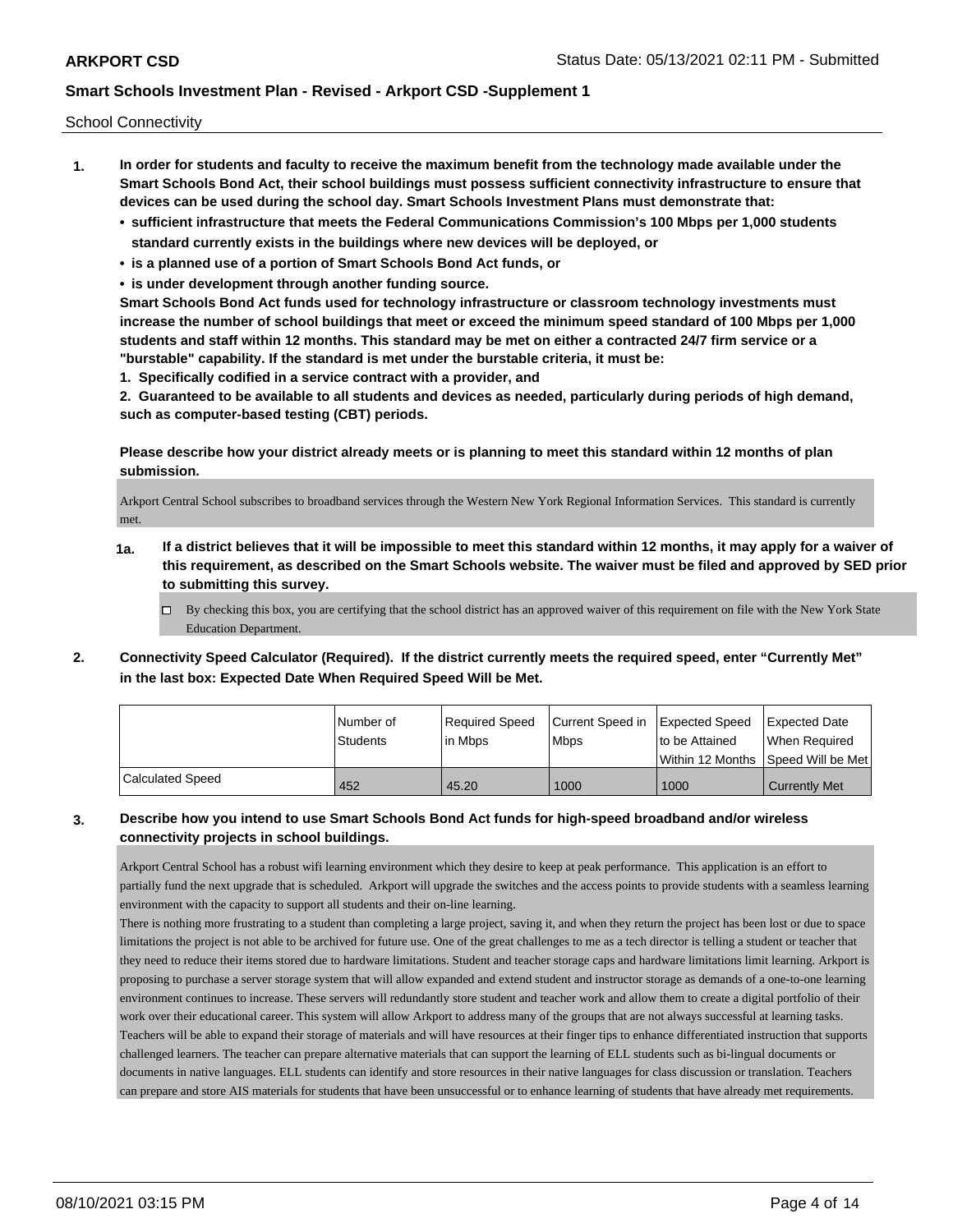School Connectivity

**4. Describe the linkage between the district's District Instructional Technology Plan and how the proposed projects will improve teaching and learning. (There should be a link between your response to this question and your responses to Question 1 in Section IV - NYSED Initiatives Alignment: "Explain how the district use of instructional technology will serve as a part of a comprehensive and sustained effort to support rigorous academic standards attainment and performance improvement for students."** 

**Your answer should also align with your answers to the questions in Section II - Strategic Technology Planning and the associated Action Steps in Section III - Action Plan.)**

Arkport has established a one-to-one learning environment as a primary goal for their educational program. GIving every student the opportunity to learn at their own rate and expand learning opportunities can be provided by the district accomplishing that goal. Learning in a one-to-one will not be limited by an arbitrary clock. Students can learn anytime any where. Learning will not be limited by the availability of support programs. Students can work with professional staff whether they are in the room or available remotely. Students will not be limited by the information provided by a text book. Primary and secondary source materials can be available anytime. Finally, students will not be isolated in learning. Collaborative learning can occur with classmates, professional staff or even alternate sources.

**5. If the district wishes to have students and staff access the Internet from wireless devices within the school building, or in close proximity to it, it must first ensure that it has a robust Wi-Fi network in place that has sufficient bandwidth to meet user demand.**

**Please describe how you have quantified this demand and how you plan to meet this demand.**

Arkport Central School subscribes to Managed Services through Western New York Regional Information Center (WNYRIC). The staff for this program are technical experts that work directly with district staff and district architects. On this project they have developed a long term plan that supports growing demands for student learning. On a regular basis, the WNYRIC team will continue to meet with the district instructional leadership team. They review each of the learning spaces, the student use of those spaces, and any impact that technology might have on the resources in that space. In the event that the demands on a space changes, this team recommends and then implements the upgrades that might be required to continue to support the instructional program demands.`

**6. Smart Schools plans with any expenditures in the School Connectivity category require a project number from the Office of Facilities Planning. Districts must submit an SSBA LOI and receive project numbers prior to submitting the SSIP. As indicated on the LOI, some projects may be eligible for a streamlined review and will not require a building permit.**

**Please indicate on a separate row each project number given to you by the Office of Facilities Planning.**

| Project Number        |  |
|-----------------------|--|
| 57-19-01-04-0-001-BA1 |  |

**7. Certain high-tech security and connectivity infrastructure projects may be eligible for an expedited review process as determined by the Office of Facilities Planning.**

**Was your project deemed eligible for streamlined review?**

Yes

**7a. Districts that choose the Streamlined Review Process will be required to certify that they have reviewed all installations with their licensed architect or engineer of record and provide that person's name and license number. The licensed professional must review the products and proposed method of installation prior to implementation and review the work during and after completion in order to affirm that the work was codecompliant, if requested.**

I certify that I have reviewed all installations with a licensed architect or engineer of record.

**8. Include the name and license number of the architect or engineer of record.**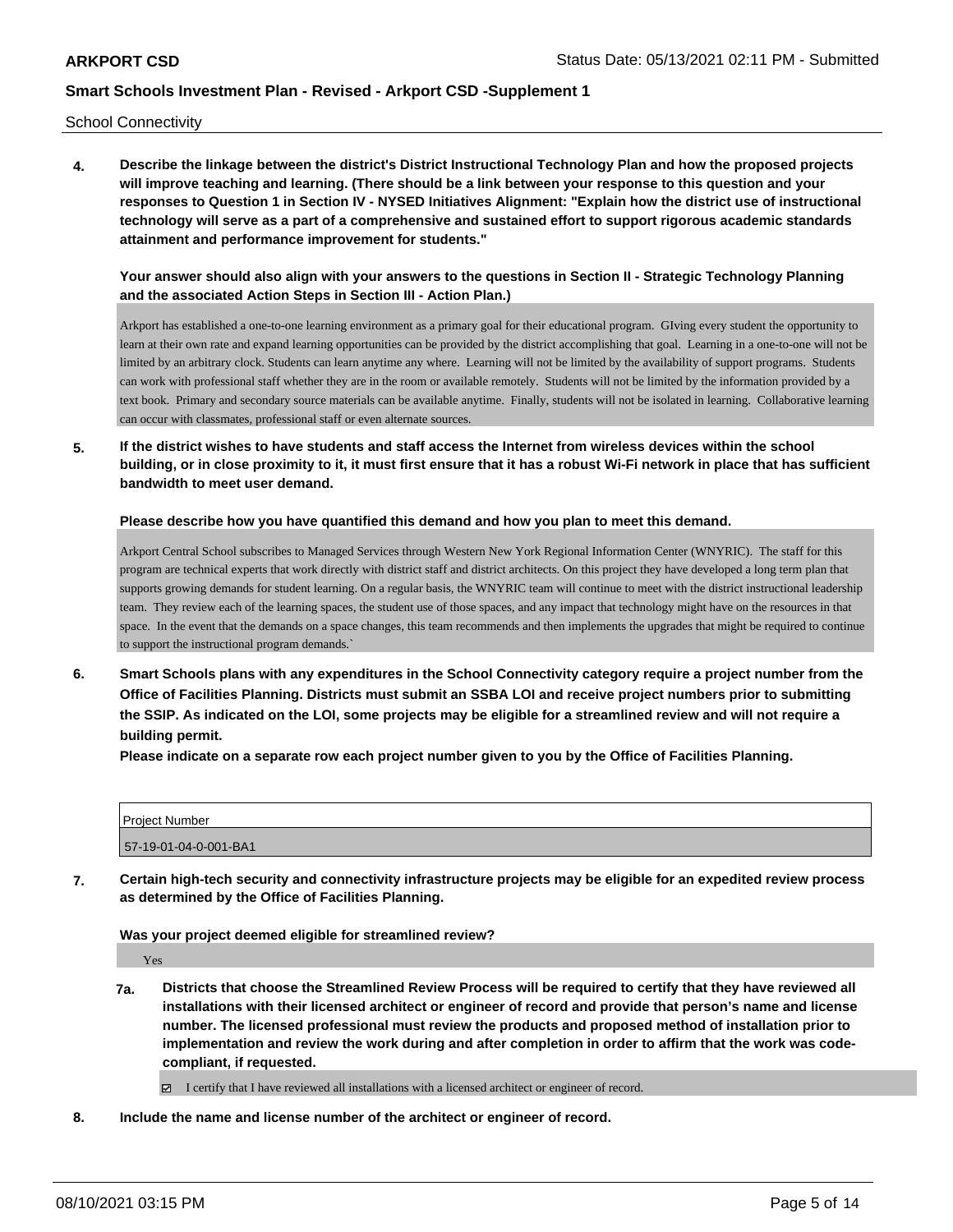School Connectivity

| Name             | License Number |
|------------------|----------------|
| Kevin Rademacher | 38554          |

### **9. Public Expenditures – Loanable (Counts toward the nonpublic loan calculation)**

| Select the allowable expenditure type.<br>Repeat to add another item under each type. | <b>PUBLIC</b> Items to be<br>Purchased | Quantity         | Cost Per Item    | <b>Total Cost</b> |
|---------------------------------------------------------------------------------------|----------------------------------------|------------------|------------------|-------------------|
| (No Response)                                                                         | (No Response)                          | (No<br>Response) | (No<br>Response) | 0.00              |
|                                                                                       |                                        |                  | 0.00             |                   |

## **10. Public Expenditures – Non-Loanable (Does not count toward nonpublic loan calculation)**

| Select the allowable expenditure<br>type. | <b>PUBLIC</b> Items to be purchased                        | Quantity       | Cost per Item | <b>Total Cost</b> |
|-------------------------------------------|------------------------------------------------------------|----------------|---------------|-------------------|
| Repeat to add another item under          |                                                            |                |               |                   |
| each type.                                |                                                            |                |               |                   |
| <b>Network/Access Costs</b>               | C9200-48P-EDU - Catalyst 9200 48-<br>port PoE+ only, K12   | 6              | 3,250.00      | 19,500.00         |
| Network/Access Costs                      | AIR-AP2802E-B-K9                                           | $\overline{7}$ | 749.00        | 5,243.00          |
| <b>Connections/Components</b>             | SFP-10G-LRM=                                               | 4              | 500.00        | 2,000.00          |
| Connections/Components                    | STACK-T1-50CM                                              | 5              | 61.00         | 305.00            |
| Network/Access Costs                      | PowerEdge R740                                             | 2              | 6,967.00      | 13,934.00         |
| Network/Access Costs                      | Dell EMC ME4012 Storage Array -<br>[amer_me4012_13099]     | 1              | 9,154.00      | 9,154.00          |
| <b>Other Costs</b>                        | VS7-ESP-KIT-A Academic VMware<br>vSphere 7 Essentials Plus | 1              | 2,692.00      | 2,692.00          |
| <b>Other Costs</b>                        | VS7-ESP-KIT-P-SSS-A Academic<br><b>Production Support</b>  | 1              | 1,133.00      | 1,133.00          |
|                                           |                                                            | 27             | 24,506.00     | 53,961            |

#### **11. Final 2014-15 BEDS Enrollment to calculate Nonpublic Sharing Requirement (no changes allowed.)**

|            | <b>Public Enrollment</b> | Nonpublic Enrollment | 'Total Enrollment | l Nonpublic Percentage |
|------------|--------------------------|----------------------|-------------------|------------------------|
| Enrollment | 452                      |                      | 452.00            | 0.00                   |

## **12. Total Public Budget - Loanable (Counts toward the nonpublic loan calculation)**

|                                               | Public Allocations | <b>Estimated Nonpublic Loan</b><br>Amount | Estimated Total Sub-Allocations |
|-----------------------------------------------|--------------------|-------------------------------------------|---------------------------------|
| Network/Access Costs                          | 0.00               | 0.00                                      | 0.00                            |
| School Internal Connections and<br>Components | 0.00               | 0.00                                      | 0.00                            |
| Other                                         | 0.00               | 0.00                                      | 0.00                            |
| Totals:                                       | 0.00               | 0                                         | 0                               |

**13. Total Public Budget – Non-Loanable (Does not count toward the nonpublic loan calculation)**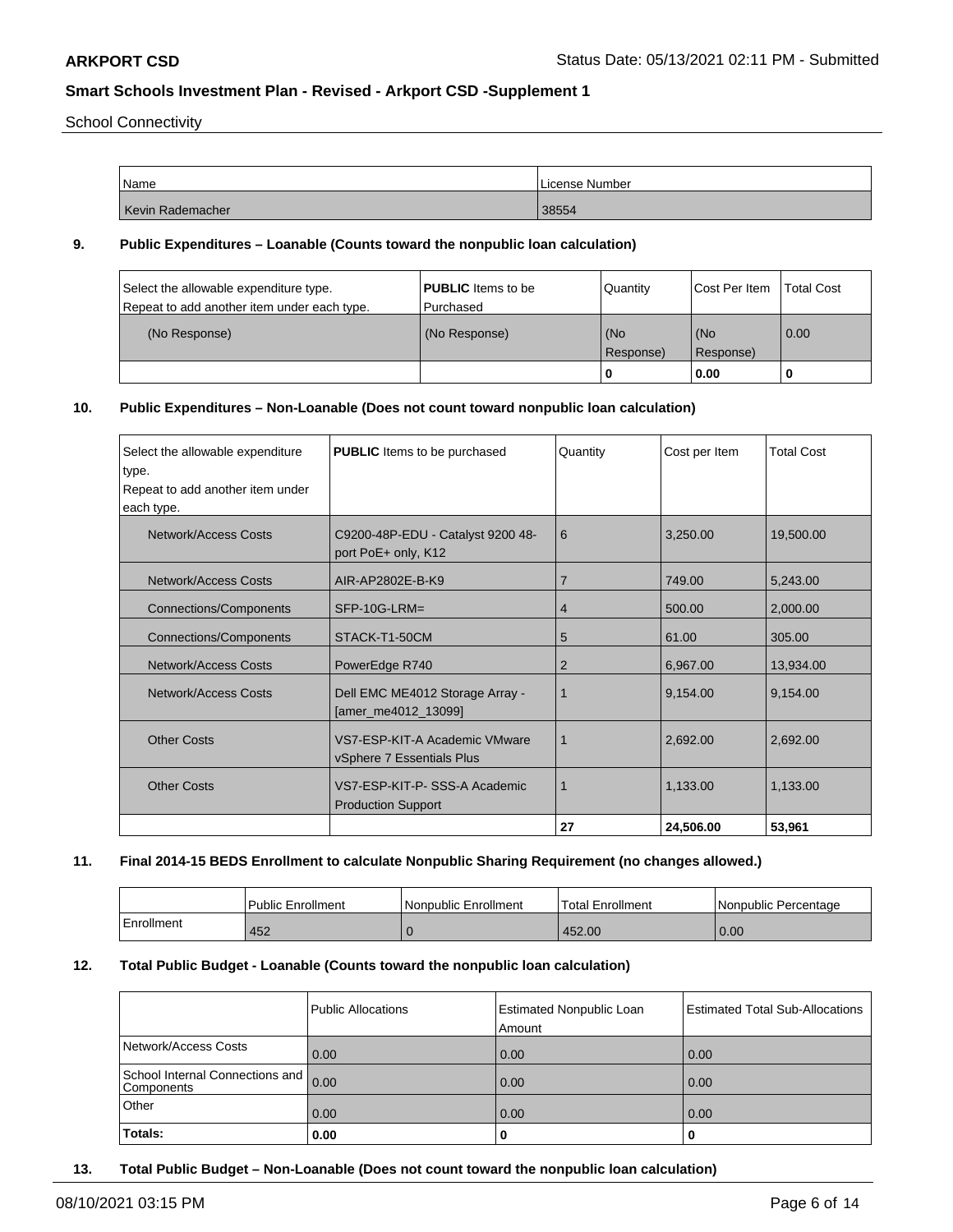School Connectivity

|                                            | Sub-       |
|--------------------------------------------|------------|
|                                            | Allocation |
| Network/Access Costs                       | 47,831.00  |
| <b>Outside Plant Costs</b>                 | 0.00       |
| School Internal Connections and Components | 2,305.00   |
| <b>Professional Services</b>               | 0.00       |
| Testing                                    | 0.00       |
| <b>Other Upfront Costs</b>                 | 0.00       |
| <b>Other Costs</b>                         | 3,825.00   |
| Totals:                                    | 53,961.00  |

## **14. School Connectivity Totals**

|                          | Total Sub-Allocations |
|--------------------------|-----------------------|
| Total Loanable Items     | 0.00                  |
| Total Non-Ioanable Items | 53,961.00             |
| <b>Totals:</b>           | 53,961                |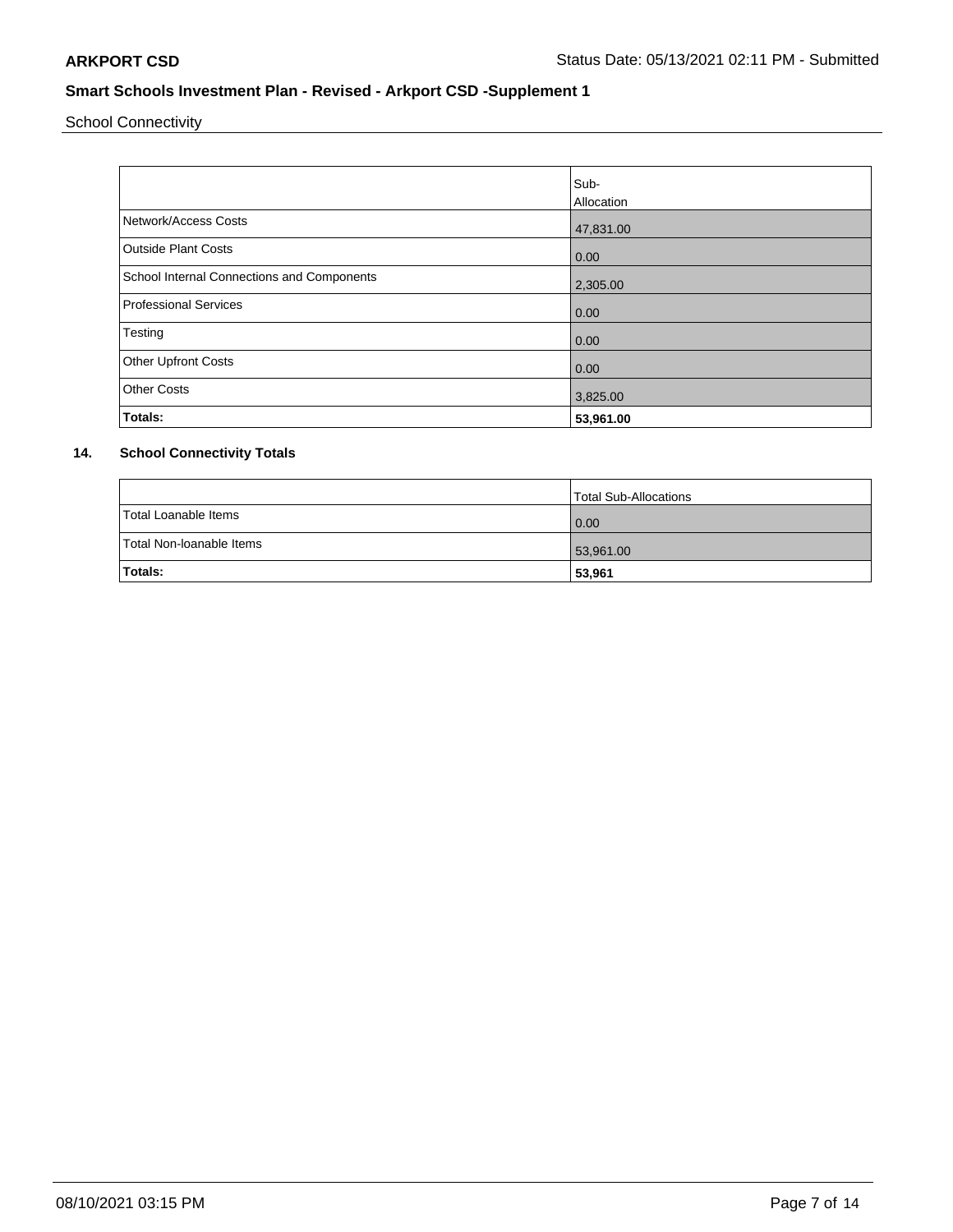Community Connectivity (Broadband and Wireless)

**1. Describe how you intend to use Smart Schools Bond Act funds for high-speed broadband and/or wireless connectivity projects in the community.**

(No Response)

**2. Please describe how the proposed project(s) will promote student achievement and increase student and/or staff access to the Internet in a manner that enhances student learning and/or instruction outside of the school day and/or school building.**

(No Response)

**3. Community connectivity projects must comply with all the necessary local building codes and regulations (building and related permits are not required prior to plan submission).**

 $\Box$  I certify that we will comply with all the necessary local building codes and regulations.

**4. Please describe the physical location of the proposed investment.**

(No Response)

**5. Please provide the initial list of partners participating in the Community Connectivity Broadband Project, along with their Federal Tax Identification (Employer Identification) number.**

| <b>Project Partners</b> | l Federal ID # |
|-------------------------|----------------|
| (No Response)           | (No Response)  |

**6. Please detail the type, quantity, per unit cost and total cost of the eligible items under each sub-category.**

| Select the allowable expenditure | Item to be purchased | Quantity      | Cost per Item | <b>Total Cost</b> |
|----------------------------------|----------------------|---------------|---------------|-------------------|
| type.                            |                      |               |               |                   |
| Repeat to add another item under |                      |               |               |                   |
| each type.                       |                      |               |               |                   |
| (No Response)                    | (No Response)        | (No Response) | (No Response) | 0.00              |
|                                  |                      | o             | 0.00          |                   |

**7. If you are submitting an allocation for Community Connectivity, complete this table.**

**Note that the calculated Total at the bottom of the table must equal the Total allocation for this category that you entered in the SSIP Overview overall budget.**

|                                    | Sub-Allocation |
|------------------------------------|----------------|
| Network/Access Costs               | (No Response)  |
| Outside Plant Costs                | (No Response)  |
| <b>Tower Costs</b>                 | (No Response)  |
| <b>Customer Premises Equipment</b> | (No Response)  |
| <b>Professional Services</b>       | (No Response)  |
| Testing                            | (No Response)  |
| <b>Other Upfront Costs</b>         | (No Response)  |
| <b>Other Costs</b>                 | (No Response)  |
| Totals:                            | 0.00           |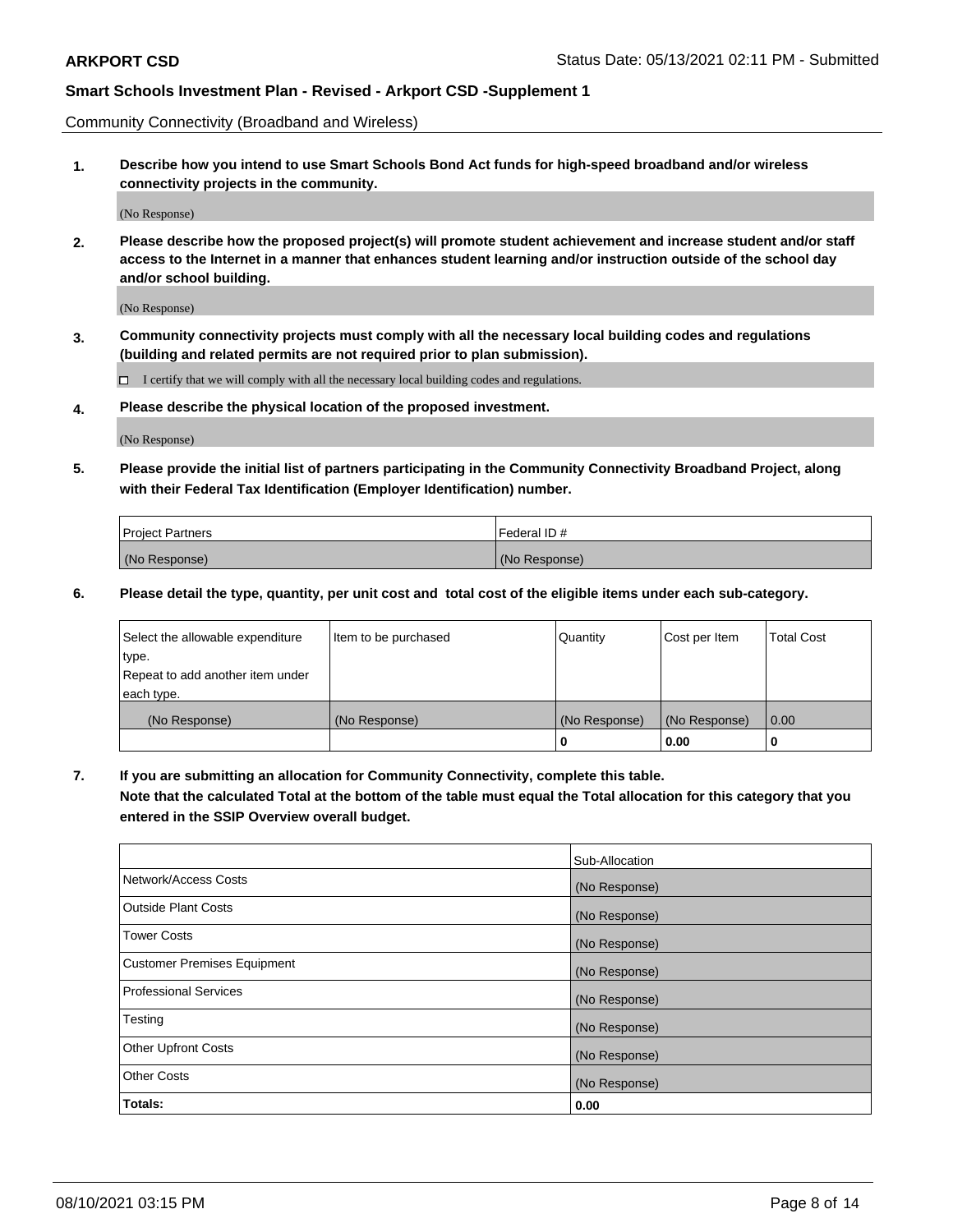### Classroom Learning Technology

**1. In order for students and faculty to receive the maximum benefit from the technology made available under the Smart Schools Bond Act, their school buildings must possess sufficient connectivity infrastructure to ensure that devices can be used during the school day. Smart Schools Investment Plans must demonstrate that sufficient infrastructure that meets the Federal Communications Commission's 100 Mbps per 1,000 students standard currently exists in the buildings where new devices will be deployed, or is a planned use of a portion of Smart Schools Bond Act funds, or is under development through another funding source. Smart Schools Bond Act funds used for technology infrastructure or classroom technology investments must increase the number of school buildings that meet or exceed the minimum speed standard of 100 Mbps per 1,000 students and staff within 12 months. This standard may be met on either a contracted 24/7 firm service or a**

**"burstable" capability. If the standard is met under the burstable criteria, it must be: 1. Specifically codified in a service contract with a provider, and**

**2. Guaranteed to be available to all students and devices as needed, particularly during periods of high demand, such as computer-based testing (CBT) periods.**

**Please describe how your district already meets or is planning to meet this standard within 12 months of plan submission.**

(No Response)

- **1a. If a district believes that it will be impossible to meet this standard within 12 months, it may apply for a waiver of this requirement, as described on the Smart Schools website. The waiver must be filed and approved by SED prior to submitting this survey.**
	- By checking this box, you are certifying that the school district has an approved waiver of this requirement on file with the New York State Education Department.
- **2. Connectivity Speed Calculator (Required). If the district currently meets the required speed, enter "Currently Met" in the last box: Expected Date When Required Speed Will be Met.**

|                  | l Number of     | Required Speed | Current Speed in | <b>Expected Speed</b> | <b>Expected Date</b>                |
|------------------|-----------------|----------------|------------------|-----------------------|-------------------------------------|
|                  | <b>Students</b> | l in Mbps      | l Mbps           | to be Attained        | When Required                       |
|                  |                 |                |                  |                       | Within 12 Months  Speed Will be Met |
| Calculated Speed | (No Response)   | 0.00           | (No Response)    | l (No Response)       | (No Response)                       |

**3. If the district wishes to have students and staff access the Internet from wireless devices within the school building, or in close proximity to it, it must first ensure that it has a robust Wi-Fi network in place that has sufficient bandwidth to meet user demand.**

**Please describe how you have quantified this demand and how you plan to meet this demand.**

(No Response)

**4. All New York State public school districts are required to complete and submit an Instructional Technology Plan survey to the New York State Education Department in compliance with Section 753 of the Education Law and per Part 100.12 of the Commissioner's Regulations.**

**Districts that include educational technology purchases as part of their Smart Schools Investment Plan must have a submitted and approved Instructional Technology Plan survey on file with the New York State Education Department.**

- By checking this box, you are certifying that the school district has an approved Instructional Technology Plan survey on file with the New York State Education Department.
- **5. Describe the devices you intend to purchase and their compatibility with existing or planned platforms or systems. Specifically address the adequacy of each facility's electrical, HVAC and other infrastructure necessary to install and support the operation of the planned technology.**

(No Response)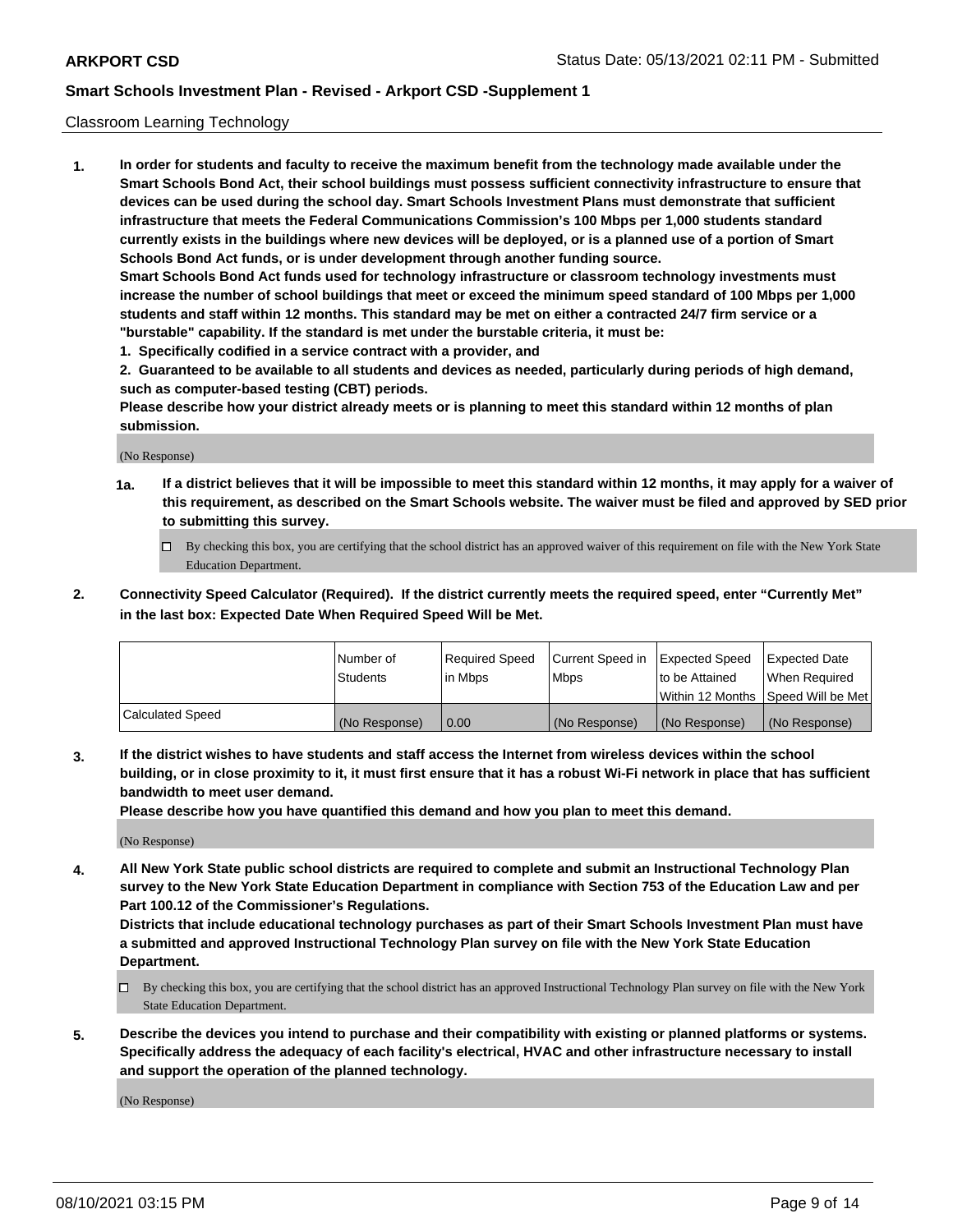### Classroom Learning Technology

- **6. Describe how the proposed technology purchases will:**
	- **> enhance differentiated instruction;**
	- **> expand student learning inside and outside the classroom;**
	- **> benefit students with disabilities and English language learners; and**
	- **> contribute to the reduction of other learning gaps that have been identified within the district.**

**The expectation is that districts will place a priority on addressing the needs of students who struggle to succeed in a rigorous curriculum. Responses in this section should specifically address this concern and align with the district's Instructional Technology Plan (in particular Question 2 of E. Curriculum and Instruction: "Does the district's instructional technology plan address the needs of students with disabilities to ensure equitable access to instruction, materials and assessments?" and Question 3 of the same section: "Does the district's instructional technology plan address the provision of assistive technology specifically for students with disabilities to ensure access to and participation in the general curriculum?")**

**In addition, describe how the district ensures equitable access to instruction, materials and assessments and participation in the general curriculum for both SWD and English Language Learners/Multilingual Learners (ELL/MLL) students.**

**Please note: If this plan has been identified as a Remote Learning Plan to be submitted and reviewed on an expedited basis, the district should explain how this plan will facilitate remote and hybrid learning, in lieu of responding to the question above.**

(No Response)

**7. Where appropriate, describe how the proposed technology purchases will enhance ongoing communication with parents and other stakeholders and help the district facilitate technology-based regional partnerships, including distance learning and other efforts.**

(No Response)

**8. Describe the district's plan to provide professional development to ensure that administrators, teachers and staff can employ the technology purchased to enhance instruction successfully.**

**Note: This response should be aligned and expanded upon in accordance with your district's response to Question 1 of F. Professional Development of your Instructional Technology Plan: "Please provide a summary of professional development offered to teachers and staff, for the time period covered by this plan, to support technology to enhance teaching and learning. Please include topics, audience and method of delivery within your summary."**

**Please note: If this plan has been identified as a Remote Learning Plan to be submitted and reviewed on an expedited basis, the district should provide a statement confirming that the district has provided or will provide professional development on these devices to its staff, in lieu of responding to the question above.**

(No Response)

- **9. Districts must contact one of the SUNY/CUNY teacher preparation programs listed on the document on the left side of the page that supplies the largest number of the district's new teachers to request advice on innovative uses and best practices at the intersection of pedagogy and educational technology.**
	- $\Box$  By checking this box, you certify that you have contacted the SUNY/CUNY teacher preparation program that supplies the largest number of your new teachers to request advice on these issues.

#### **9a. Please enter the name of the SUNY or CUNY Institution that you contacted.**

(No Response)

**9b. Enter the primary Institution phone number.**

(No Response)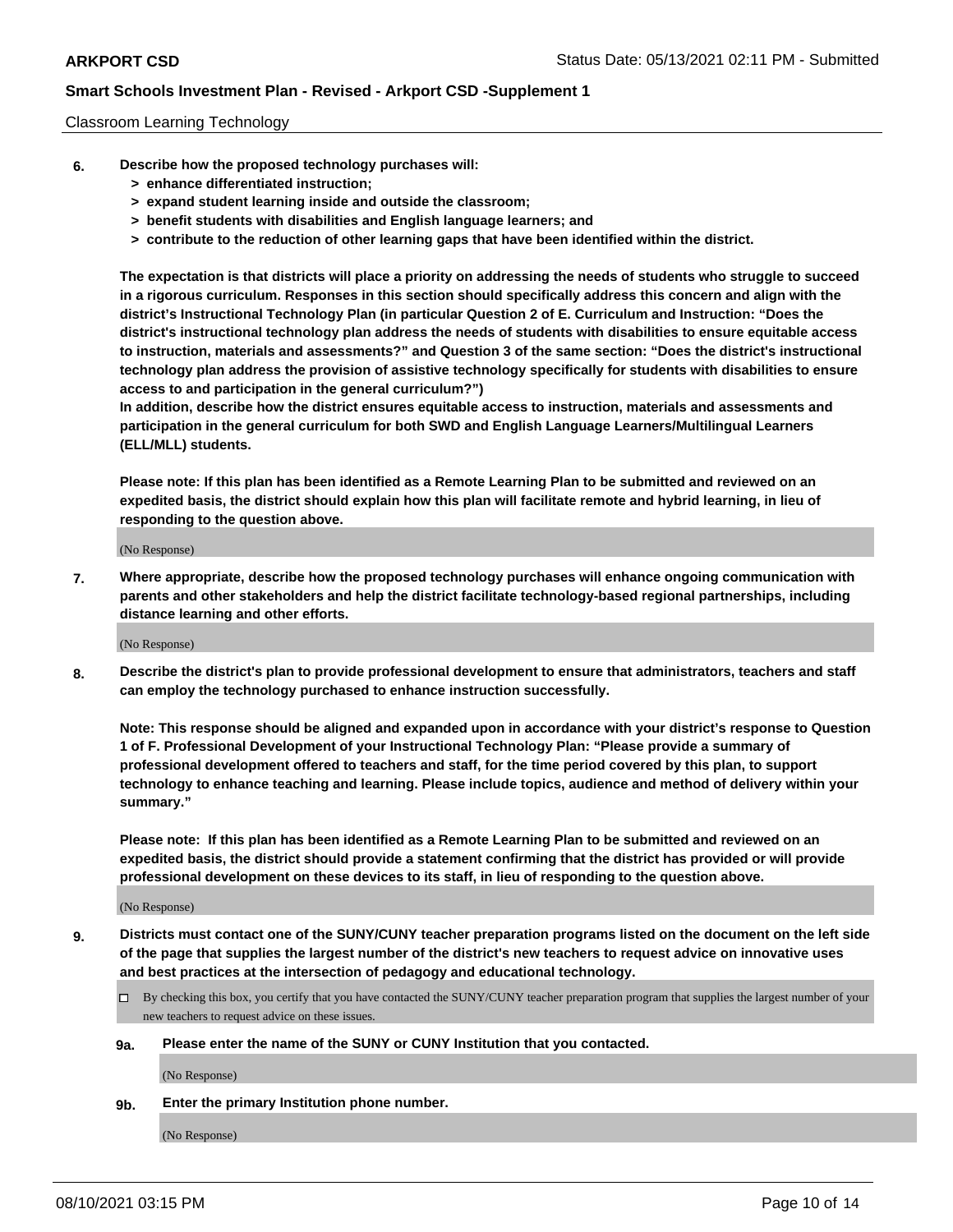Classroom Learning Technology

**9c. Enter the name of the contact person with whom you consulted and/or will be collaborating with on innovative uses of technology and best practices.**

(No Response)

**10. To ensure the sustainability of technology purchases made with Smart Schools funds, districts must demonstrate a long-term plan to maintain and replace technology purchases supported by Smart Schools Bond Act funds. This sustainability plan shall demonstrate a district's capacity to support recurring costs of use that are ineligible for Smart Schools Bond Act funding such as device maintenance, technical support, Internet and wireless fees, maintenance of hotspots, staff professional development, building maintenance and the replacement of incidental items. Further, such a sustainability plan shall include a long-term plan for the replacement of purchased devices and equipment at the end of their useful life with other funding sources.**

 $\square$  By checking this box, you certify that the district has a sustainability plan as described above.

**11. Districts must ensure that devices purchased with Smart Schools Bond funds will be distributed, prepared for use, maintained and supported appropriately. Districts must maintain detailed device inventories in accordance with generally accepted accounting principles.**

By checking this box, you certify that the district has a distribution and inventory management plan and system in place.

**12. Please detail the type, quantity, per unit cost and total cost of the eligible items under each sub-category.**

| Select the allowable expenditure | Item to be Purchased | Quantity      | Cost per Item | <b>Total Cost</b> |
|----------------------------------|----------------------|---------------|---------------|-------------------|
| type.                            |                      |               |               |                   |
| Repeat to add another item under |                      |               |               |                   |
| each type.                       |                      |               |               |                   |
| (No Response)                    | (No Response)        | (No Response) | (No Response) | $\overline{0.00}$ |
|                                  |                      |               | 0.00          |                   |

### **13. Final 2014-15 BEDS Enrollment to calculate Nonpublic Sharing Requirement (no changes allowed.)**

|                   | l Public Enrollment | Nonpublic Enrollment | <b>Total Enrollment</b> | <i>Nonpublic</i><br>Percentage |
|-------------------|---------------------|----------------------|-------------------------|--------------------------------|
| <b>Enrollment</b> | 452                 |                      | 452.00                  | 0.00                           |

#### **14. If you are submitting an allocation for Classroom Learning Technology complete this table.**

|                          | Public School Sub-Allocation | <b>Estimated Nonpublic Loan</b><br>Amount | Estimated Total Public and<br>Nonpublic Sub-Allocation |
|--------------------------|------------------------------|-------------------------------------------|--------------------------------------------------------|
|                          |                              | (Based on Percentage Above)               |                                                        |
| Interactive Whiteboards  | (No Response)                | 0.00                                      | 0.00                                                   |
| <b>Computer Servers</b>  | (No Response)                | 0.00                                      | 0.00                                                   |
| <b>Desktop Computers</b> | (No Response)                | 0.00                                      | 0.00                                                   |
| <b>Laptop Computers</b>  | (No Response)                | 0.00                                      | 0.00                                                   |
| <b>Tablet Computers</b>  | (No Response)                | 0.00                                      | 0.00                                                   |
| <b>Other Costs</b>       | (No Response)                | 0.00                                      | 0.00                                                   |
| Totals:                  | 0.00                         | 0                                         | 0                                                      |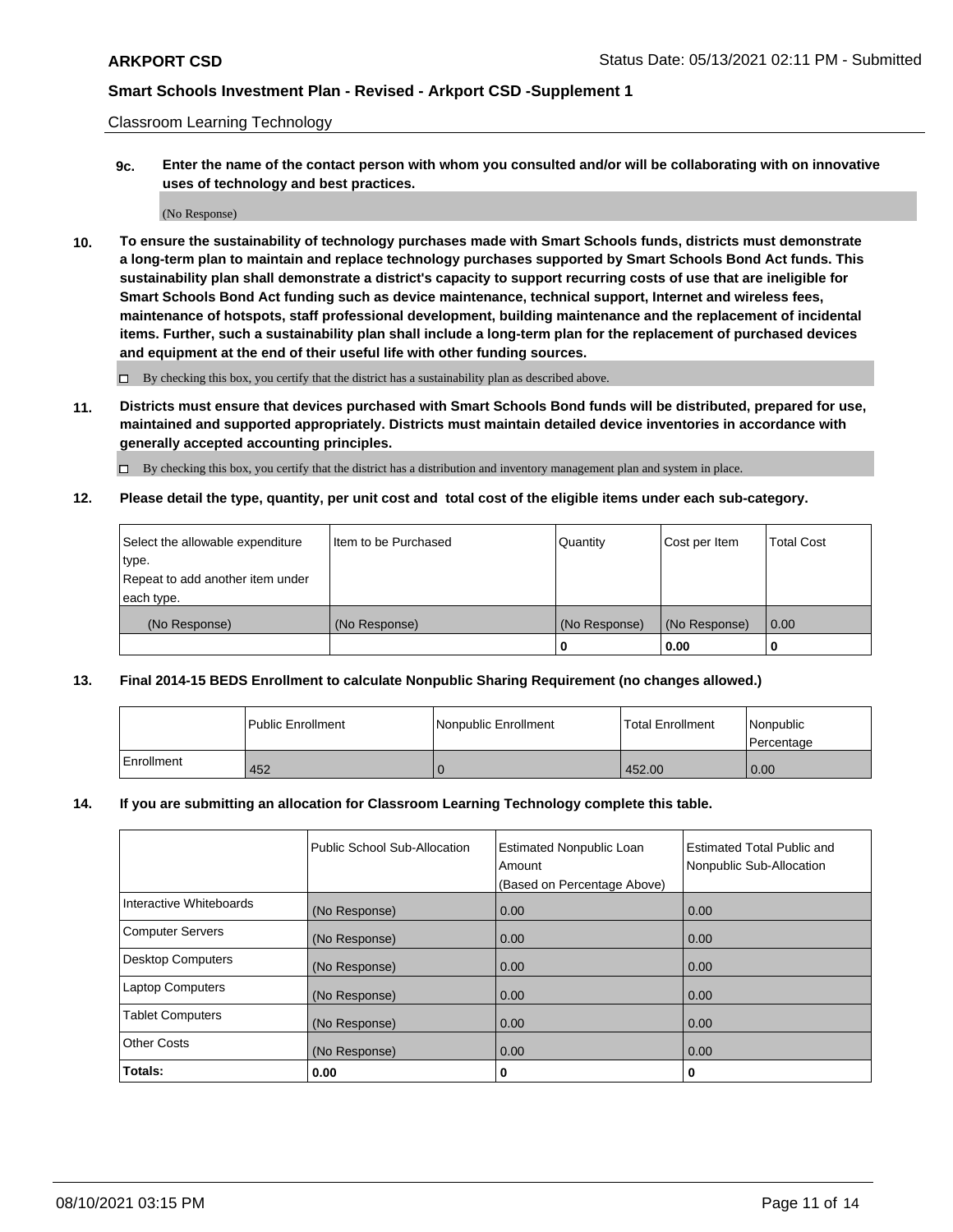#### Pre-Kindergarten Classrooms

**1. Provide information regarding how and where the district is currently serving pre-kindergarten students and justify the need for additional space with enrollment projections over 3 years.**

(No Response)

- **2. Describe the district's plan to construct, enhance or modernize education facilities to accommodate prekindergarten programs. Such plans must include:**
	- **Specific descriptions of what the district intends to do to each space;**
	- **An affirmation that new pre-kindergarten classrooms will contain a minimum of 900 square feet per classroom;**
	- **The number of classrooms involved;**
	- **The approximate construction costs per classroom; and**
	- **Confirmation that the space is district-owned or has a long-term lease that exceeds the probable useful life of the improvements.**

(No Response)

**3. Smart Schools Bond Act funds may only be used for capital construction costs. Describe the type and amount of additional funds that will be required to support ineligible ongoing costs (e.g. instruction, supplies) associated with any additional pre-kindergarten classrooms that the district plans to add.**

(No Response)

**4. All plans and specifications for the erection, repair, enlargement or remodeling of school buildings in any public school district in the State must be reviewed and approved by the Commissioner. Districts that plan capital projects using their Smart Schools Bond Act funds will undergo a Preliminary Review Process by the Office of Facilities Planning.**

**Please indicate on a separate row each project number given to you by the Office of Facilities Planning.**

| Project Number |  |
|----------------|--|
| (No Response)  |  |
|                |  |

**5. Please detail the type, quantity, per unit cost and total cost of the eligible items under each sub-category.**

| Select the allowable expenditure | Item to be purchased | Quantity      | Cost per Item | <b>Total Cost</b> |
|----------------------------------|----------------------|---------------|---------------|-------------------|
| type.                            |                      |               |               |                   |
| Repeat to add another item under |                      |               |               |                   |
| each type.                       |                      |               |               |                   |
| (No Response)                    | (No Response)        | (No Response) | (No Response) | 0.00              |
|                                  |                      | U             | 0.00          |                   |

**6. If you have made an allocation for Pre-Kindergarten Classrooms, complete this table. Note that the calculated Total at the bottom of the table must equal the Total allocation for this category that you entered in the SSIP Overview overall budget.**

|                                          | Sub-Allocation |
|------------------------------------------|----------------|
| Construct Pre-K Classrooms               | (No Response)  |
| Enhance/Modernize Educational Facilities | (No Response)  |
| <b>Other Costs</b>                       | (No Response)  |
| Totals:                                  | 0.00           |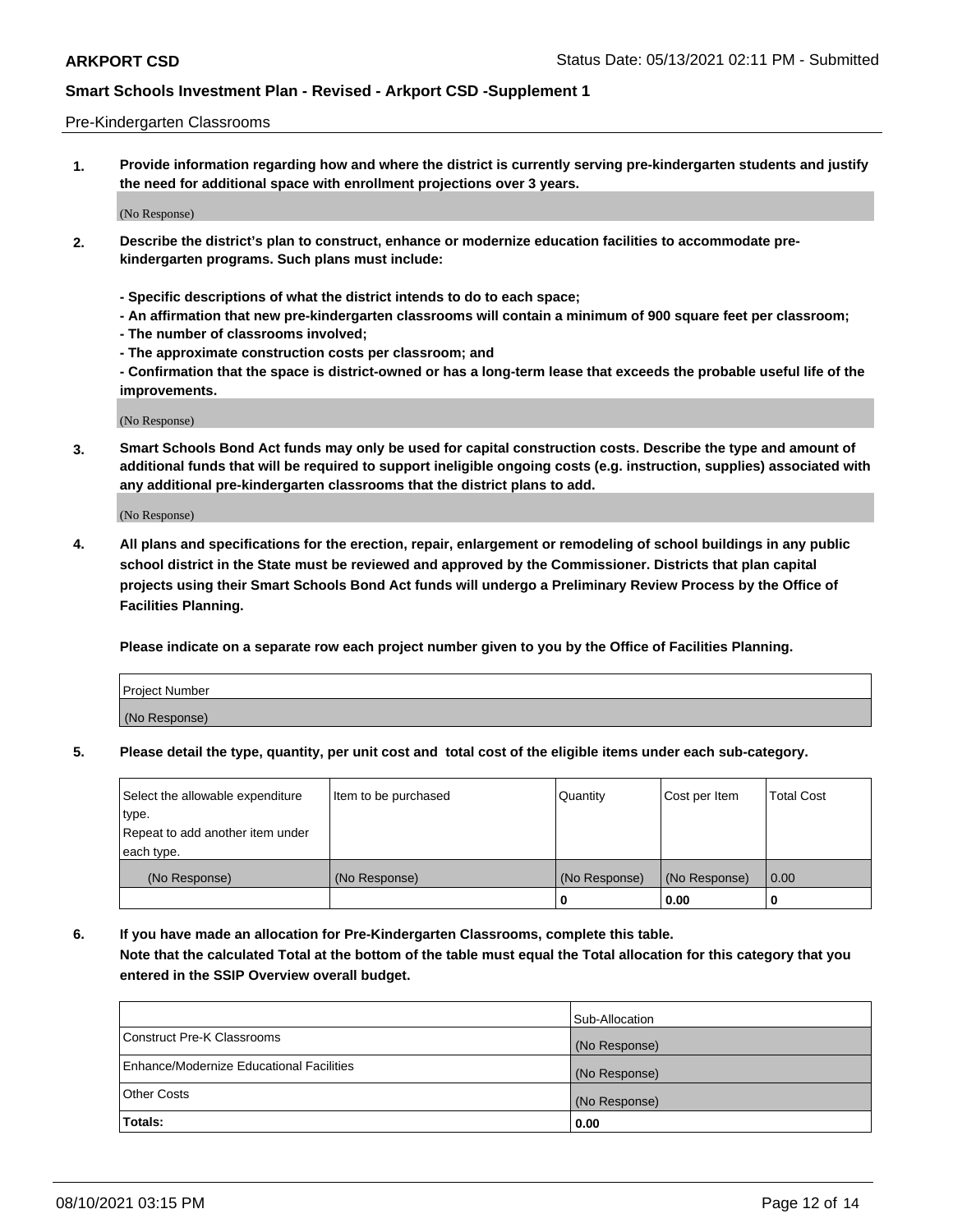Replace Transportable Classrooms

**1. Describe the district's plan to construct, enhance or modernize education facilities to provide high-quality instructional space by replacing transportable classrooms.**

(No Response)

**2. All plans and specifications for the erection, repair, enlargement or remodeling of school buildings in any public school district in the State must be reviewed and approved by the Commissioner. Districts that plan capital projects using their Smart Schools Bond Act funds will undergo a Preliminary Review Process by the Office of Facilities Planning.**

**Please indicate on a separate row each project number given to you by the Office of Facilities Planning.**

| Project Number |  |
|----------------|--|
|                |  |
|                |  |
|                |  |
|                |  |
| (No Response)  |  |
|                |  |
|                |  |
|                |  |

**3. For large projects that seek to blend Smart Schools Bond Act dollars with other funds, please note that Smart Schools Bond Act funds can be allocated on a pro rata basis depending on the number of new classrooms built that directly replace transportable classroom units.**

**If a district seeks to blend Smart Schools Bond Act dollars with other funds describe below what other funds are being used and what portion of the money will be Smart Schools Bond Act funds.**

(No Response)

**4. Please detail the type, quantity, per unit cost and total cost of the eligible items under each sub-category.**

| Select the allowable expenditure | Item to be purchased | Quantity      | Cost per Item | Total Cost |
|----------------------------------|----------------------|---------------|---------------|------------|
| ∣type.                           |                      |               |               |            |
| Repeat to add another item under |                      |               |               |            |
| each type.                       |                      |               |               |            |
| (No Response)                    | (No Response)        | (No Response) | (No Response) | 0.00       |
|                                  |                      | u             | 0.00          |            |

**5. If you have made an allocation for Replace Transportable Classrooms, complete this table. Note that the calculated Total at the bottom of the table must equal the Total allocation for this category that you entered in the SSIP Overview overall budget.**

|                                                | Sub-Allocation |
|------------------------------------------------|----------------|
| Construct New Instructional Space              | (No Response)  |
| Enhance/Modernize Existing Instructional Space | (No Response)  |
| Other Costs                                    | (No Response)  |
| Totals:                                        | 0.00           |